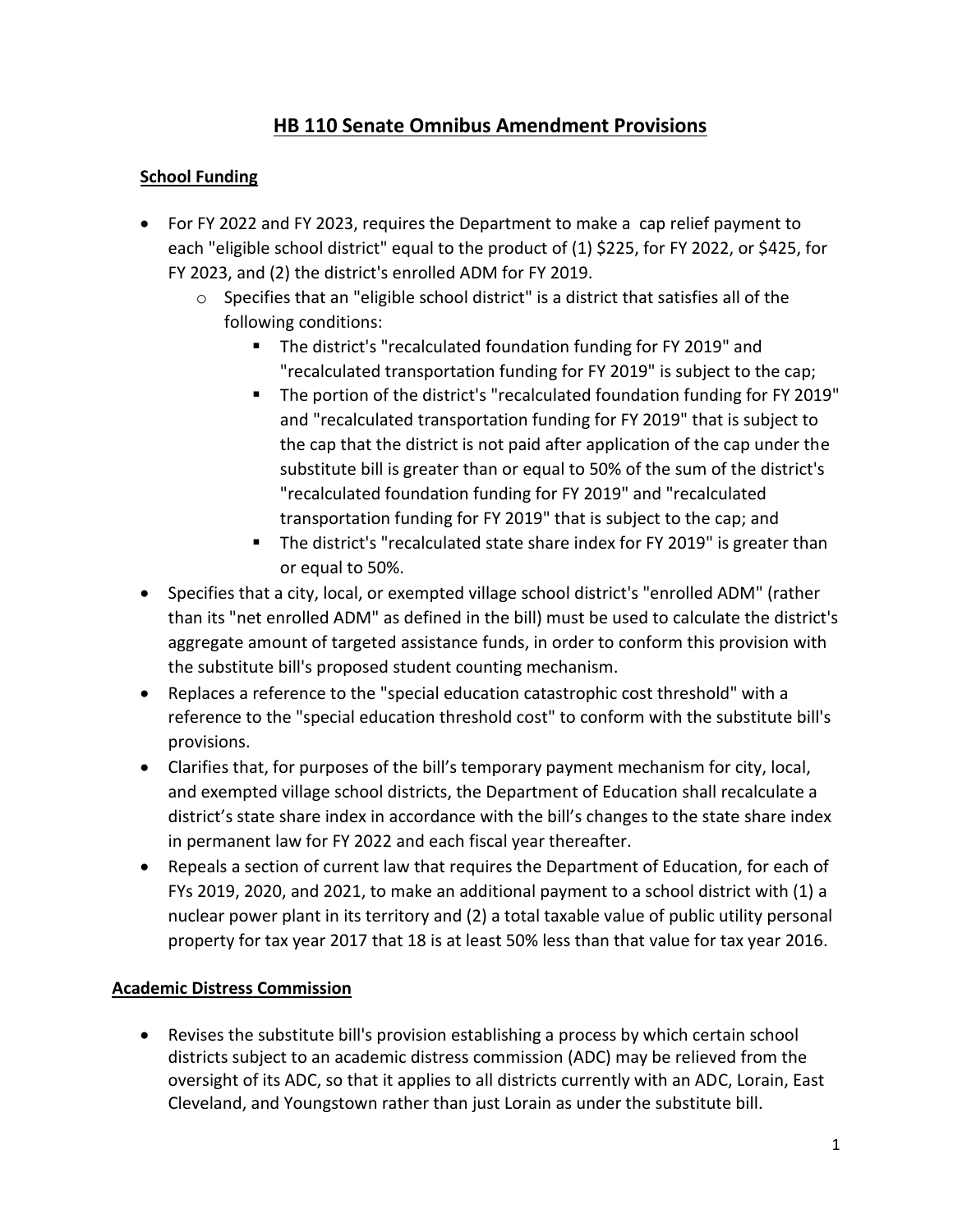#### **Education Savings Accounts**

- Establishes education savings accounts for after-school child enrichment. Eligible students are ages 6-18 from households with family income under 300% of poverty level. Students can attend public or private school or be homeschooled.
- Funding is \$125 million of federal funds over the biennium (\$50M in FY 22 \$75M in FY 23).
- Each eligible student would be granted \$500 and provided on a first come-first served basis until funds run out. Can be used for expenses such as tutoring, classes, camps, field trips, etc.
- Private vendor to be selected to administer accounts and receive no more than 3% as fees (\$3.75M)

# **Voucher Eligibility**

- Expands EdChoice eligibility for 2021-22 school year to students who would have been assigned to schools on the 2019-2020 or 2020-2021 eligible schools list.
- Revises EdChoice eligibility from the substitute bill pertaining to foster care and guardianship.
- Requires ODE to establish a system where applicants for performance based EdChoice can determine eligibility by inputting their address by 2/1/22.
- Requires EdChoice application window to open on February 1, applicants to be notified of eligibility within 45 days and vouchers approved after the beginning of the school year to be prorated.
- Specifies that the maximum EdChoice voucher amount for grades K-8 is \$5,500 (\$50 less than the substitute bill).

# **Graduation Requirements**

• Removes ability of students to receive science or citizenship graduation seals by earning a 'B" or better in related high school courses.

# **Online/Blended Learning**

- Permits school districts, with the approval of the Superintendent of Public Instruction, to operate a school using an online learning model.
- Requires that districts and schools using a blended learning model operate an annual calendar of not less than 910 hours. (Under current law, schools operating on a blended learning model are exempt from minimum school year and school day requirements otherwise prescribed under continuing law.)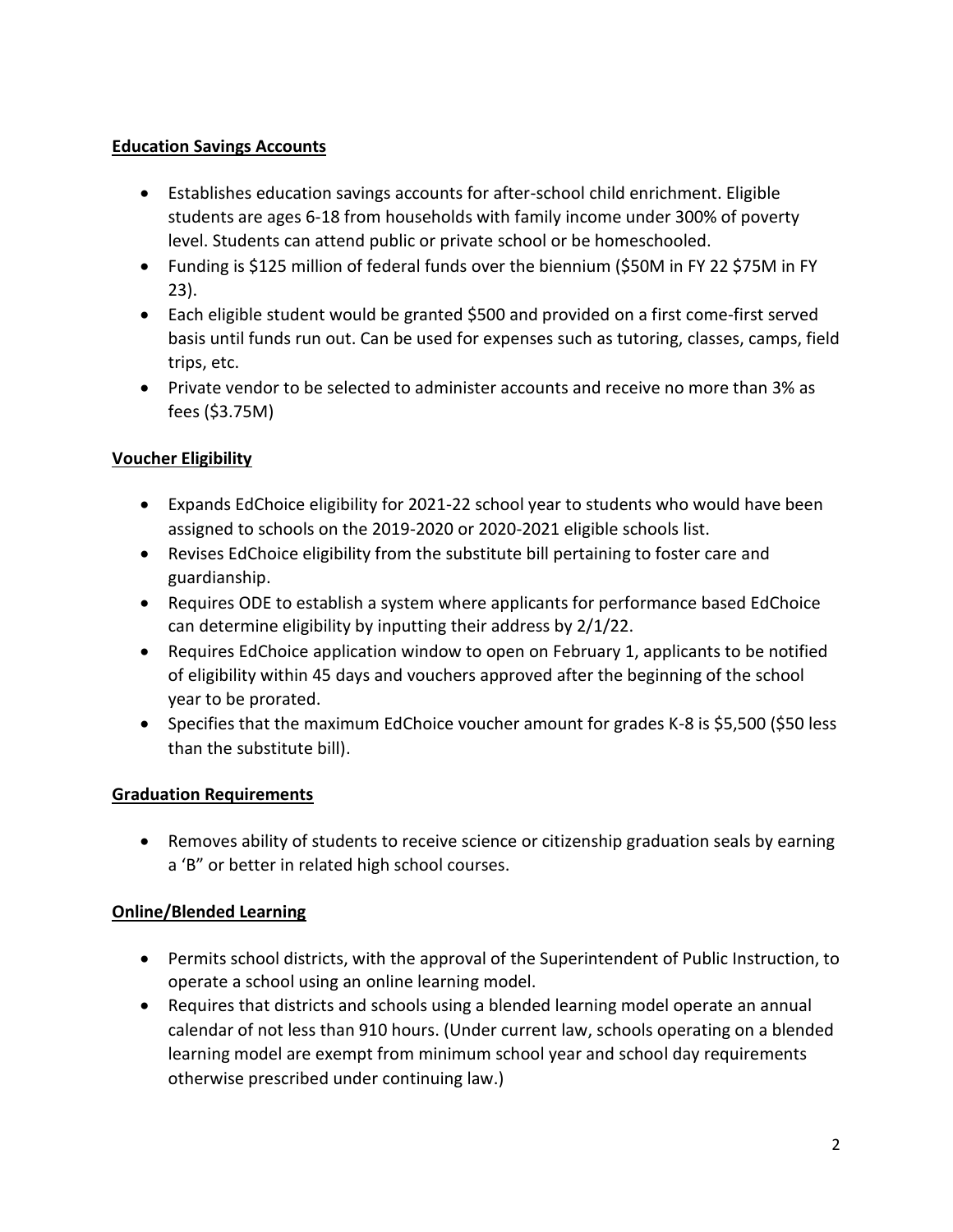- Amends the definition of "blended learning" as the delivery of instruction in a combination of time primarily in a supervised physical location away from home and online delivery whereby the student has some element of control over time, place, path, or pace of learning. (Current law does not specify "primarily" in the definition.)
- Defines "online learning" as a model in which students work primarily from their residences on assignments delivered via an internet- or other computer-based instructional method.
- Requires the Department to include information on the use of online learning (in addition to blended and digital learning as under current law) for the delivery of standards or curricula to students, whenever the State Board adopts standards or model curricula.

#### **Computer Science**

- Removes provisions of the substitute bill that do both of the following:
	- $\circ$  Require the Department of Education, in consultation with computer science stakeholders, to establish a program to provide high school students with access to online computer science courses;
	- $\circ$  Require that, generally, students enrolled in school districts, community schools, and STEM schools must have the option to enroll in computer science courses offered by their district or school, or that are offered by educational providers approved by the Department; and
	- $\circ$  Require the Department, in consultation with the Chancellor, to issue an annual report about computer science education in Ohio.
- Requires the committee established under the bill to develop a state plan for primary and secondary computer science education to include in the plan a requirement that the committee determine the best ways to compile data on computer science courses, teachers, and undergraduate students studying computer science in universities.

#### **High-performing sponsors opening e-schools**

• Permits an "exemplary" sponsor to open up to two new internet- or computer-based charter schools (e-schools), not to exceed six new schools in a five-year period. (Subject to approval by the state Superintendent of Public Instruction, current law restricts the opening of any new e-schools to a total of five per year.)

# **Transportation for community and chartered nonpublic school students – transportation plans**

• Requires a community school or chartered nonpublic school to establish start and end times for the school year by April 1, rather than June 1 as in the bill, of the prior school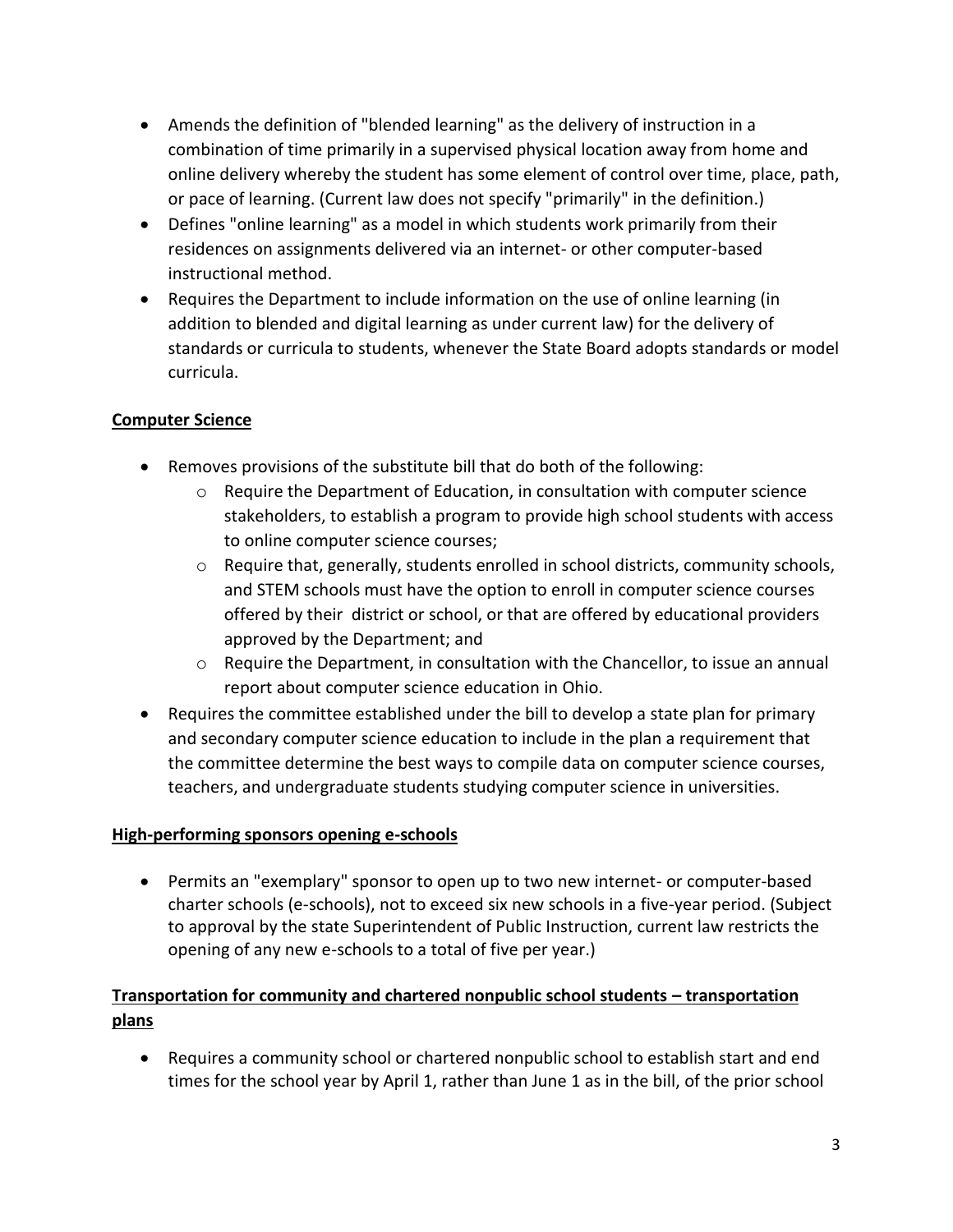year and provide them to each district expected to be responsible for transporting its students.

- Requires each district to use the start and end times to develop and provide a transportation plan for a community or chartered nonpublic school within 60 days after receiving the start and end times from the school, rather than July 1 as in the bill.
- Requires each district to develop a transportation plan for any student who enrolls in a community or nonpublic school after July 1, rather than June 1 as in the bill, within 14 business days, rather than 14 calendar days as in the bill.
- Requires a school district to attempt to provide a transportation plan to a community or chartered nonpublic school by August 1 if the school provides its start and end times after April 1 but before July 1.

#### **Payment in lieu of transportation**

- Removes from the bill the specification that payment in lieu of transportation amount must equal 50% of the cost of providing transportation to a student, as determined by the school district or school, but not more than \$2,500.
- Requires instead that payments in lieu of transportation, be not less than 50% but not more than the amount determined by the Department of Education as the average cost of pupil transportation for the previous school year.

#### **Teacher licensure disciplinary actions—human trafficking**

• Adds human trafficking to the list of offenses for which the State Board of Education must revoke or deny teacher licensure.

# **Other**

- Increases the Teach for America appropriation by \$1 million in each fiscal year.
- Prescribes the Charter School Credit Enhancement Program but prohibits the Ohio Facilities Construction Commission (OFCC) from establishing or operating it until the General Assembly enacts subsequent legislation authorizing OFCC to do so.
- Requires OFCC, by July 1, 2022, to conduct a study regarding the feasibility of establishing and operating the Credit Enhancement Program and submit a report to the General Assembly, including the Senate President, Senate Minority Leader, House Speaker, and House Minority leader, regarding OFCC's findings and recommendations, including a recommendation regarding the financial obligations, costs, or guarantees the state would make under the program.
- Expands the income tax deduction allowed for contributions to Ohio's 529 education savings program to include contributions to 529 programs established by other states. Current law allows a state income tax deduction for contributions to only Ohio's 529 plan.